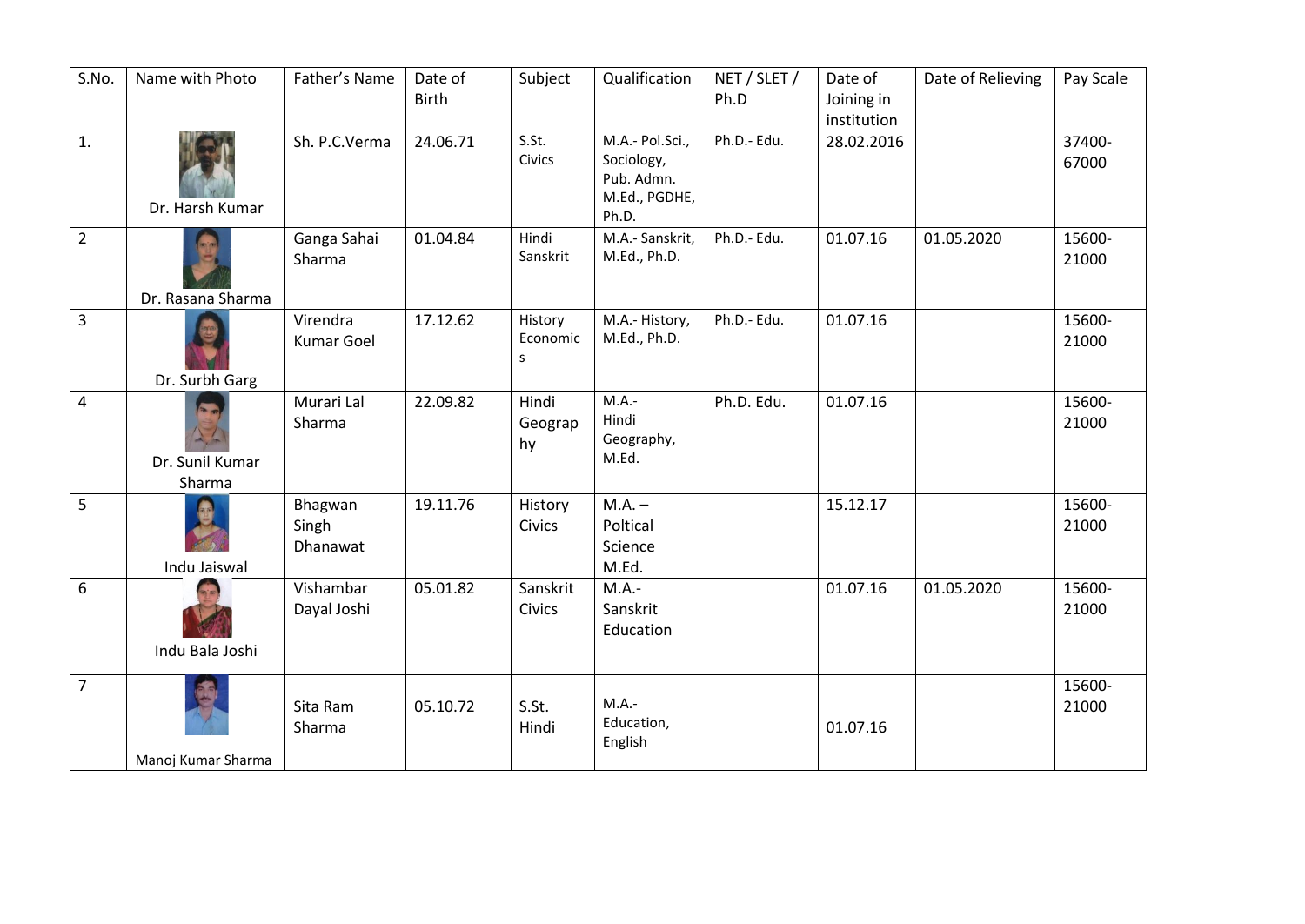| $\overline{8}$ | Priyanak Tak      | Ramesh Tak                   | 18.03.84 | Chemistr<br>y<br>Biology   | M.Sc.<br>Chemistry<br>M.Ed.                        |        | 20.7.19  | 01.06.2020 | 15600-<br>21000 |
|----------------|-------------------|------------------------------|----------|----------------------------|----------------------------------------------------|--------|----------|------------|-----------------|
| 9              | Sumitra Sharma    | Dwarka Prasad<br>Sharma      | 01.01.86 | Hindi<br>Geograp<br>hy     | M.A.-<br>Hindi<br>Geography<br>M.Ed.               |        | 01.07.16 |            | 15600-<br>21000 |
| 10             | Shilpika Tiwari   | Chandra<br>Shekhar<br>Pathak | 06.09.80 | S.St.<br>Civics            | M.A.-<br>Pol. Sci.<br>M.Ed.                        |        | 01.07.17 |            | 15600-<br>21000 |
| 11             | Arun Goswami      | Satish Chand<br>Goswami      | 20.09.88 | S.St.<br>Hindi             | M.A.<br>Sociology<br>Pol. Sci.<br>M.Ed.            |        | 01.07.17 |            | 15600-<br>21000 |
| 12             | Swati Puri        | Amit Sharma                  | 26.11.78 | B.K.<br>C.P.               | M.Com.<br>EAFM<br>M.Ed.                            |        | 01.12.18 |            | 15600-<br>21000 |
| 13             | Mieenakshi Sharma | Jagdish Lal<br>Sharma        | 03.07.75 | Civics<br>S.St.            | $M.A.-$<br>Pub. Adm.<br>Pol.Sci.<br>Hindi<br>M.Ed. |        | 01.07.16 |            | 15600-<br>21000 |
| 14             | Ritu Sharma       | Ramesh<br>Kumar Sharma       | 12.09.88 | Music                      | M.A.-<br>Music                                     |        | 02.07.18 |            | 15600-<br>21000 |
| 15             | Monika Pareek     | <b>Phool Chand</b><br>Pareek | 06.01.84 | <b>Drawing</b><br>Painting | M. Voc.<br>Fine Art                                | N.E.T. | 02.07.18 |            | 15600-<br>21000 |